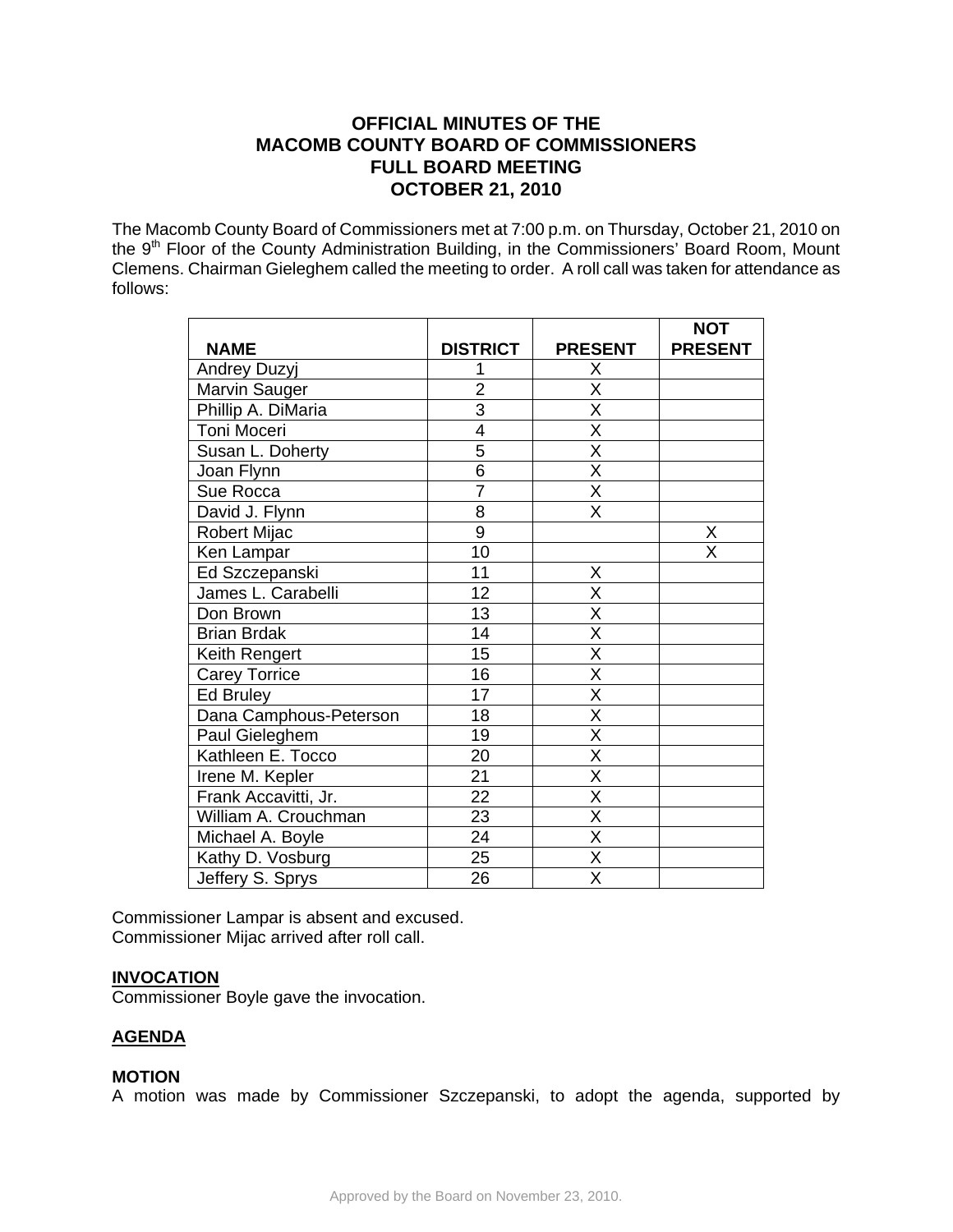#### Commissioner Duzyj. **THE MOTION CARRIED. MINUTES**

#### **MOTION**

A motion was made by Commissioner Vosburg, to approve the minutes dated September 23, 2010, supported by Commissioner J. Flynn. **THE MOTION CARRIED**.

### **PUBLIC PARTICIPATION**

None

## *COMMITTEE REPORTS*

#### **TECHNOLOGY & COMMUNICATIONS COMMITTEE – October 12, 2010**

The clerk read the recommendation from the Technology & Communications Committee and a motion was made by Chair Accavitti, supported by Vice-Chair Boyle, to adopt the committee recommendation:

1. Award the Circuit Court E-Filing RFP Bid #09-10 to the Vista Solutions Group at a cost not to exceed \$261,150.22; funding is provided from the Capital Improvement – Integrated Court System fund.

#### **THE MOTION CARRIED.**

#### **BUILDING, ROADS AND PUBLIC WORKS COMMITTEE – October 12, 2010**

The clerk read the recommendation from the Building, Roads and Public Works Committee and a motion was made by Chair Duzyj, supported by Vice-Chair Carabelli, to adopt the committee recommendation:

- 1. Authorize payment of the following invoice:
	- Jail Kitchen Renovation Braun Construction Group \$316,116.10

Further, funds are available in the Capital budget.

### **THE MOTION CARRIED.**

#### **SENIOR SERVICES COMMITTEE – October 15, 2010**

The clerk read the recommendations from the Senior Services Committee and a motion was made by Chair Rocca, supported by Vice-Chair Moceri, to adopt the committee recommendations:

- 1. Approve continuance of Department of Veterans Administration contract for period of September 1, 2010 through August 31, 2011 for Adult Day Service South Site.
- 2. Accept financial requirements and compensation payment operating advance revised language agreement between Area Agency on Aging 1-B and Macomb County Senior Citizen Services.
- 3. Accept second year contract addendum for Macomb County Senior Services Resource Advocacy Program for increased funding for FY10/01/2010 through 09/30/2011 from Area Agency on Aging 1-B in the amount of \$72,566 (prior funding was \$69,438).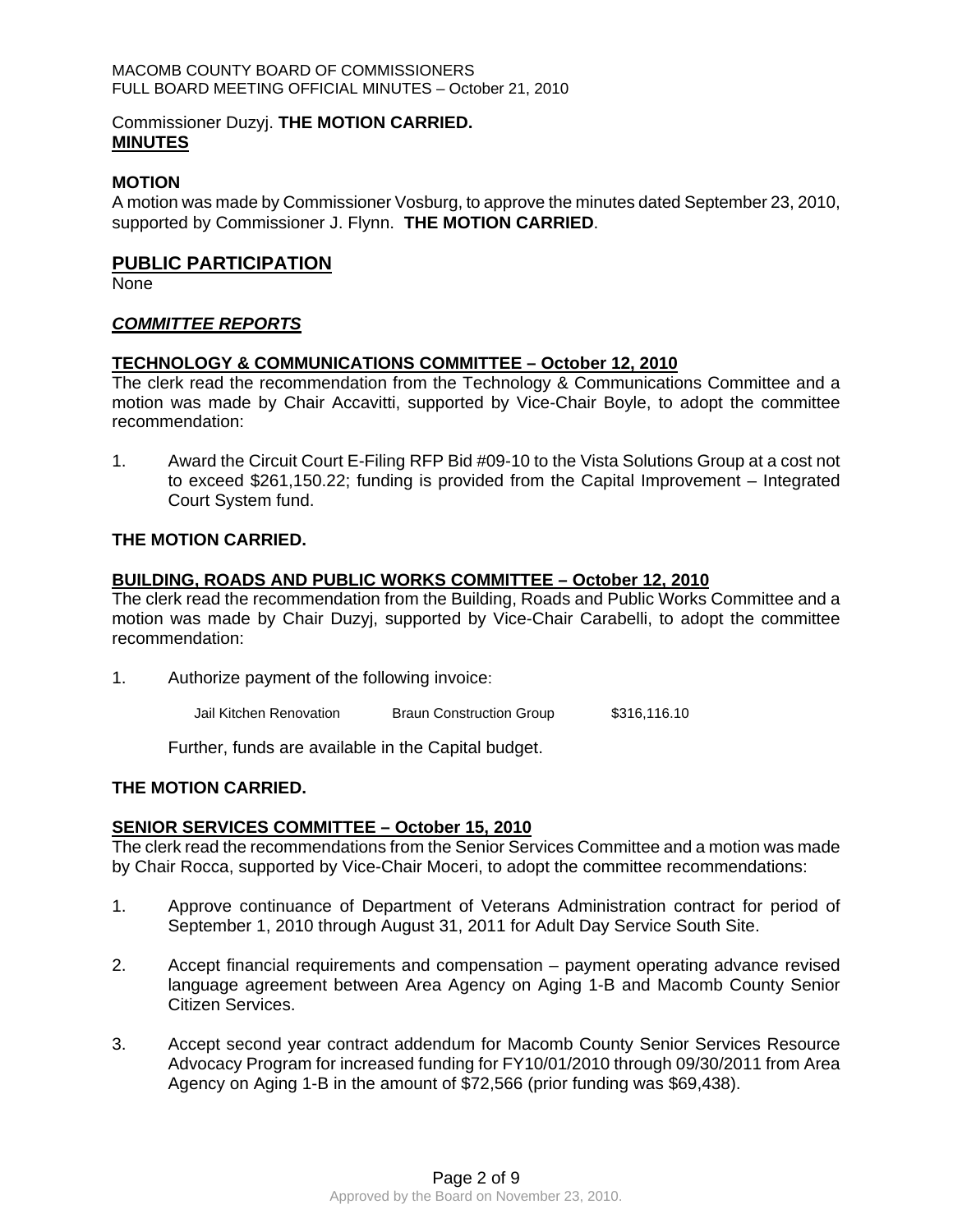## **THE MOTION CARRIED. PUBLIC SERVICES COMMITTEE – October 15, 2010**

The clerk read the recommendations from the Public Services Committee and a motion was made by Chair Torrice, supported by Vice-Chair Tocco, to adopt the committee recommendations:

1. Approve the following:

Authorize the Community Services Agency to receive Community Development Block Grant Funds from the City of Roseville in the amount of \$30,000;

Authorize the Community Services Agency to receive Community Development Block Grant Funds from the City of Warren in the amount of \$35,000;

Authorize the Community Services Agency to receive \$410,000 from the Department of Human Services to provide weatherization measures and client education activities for low-income families;

Authorize the Community Services Agency to receive \$68,377 in ARRA funds from the Department of Education for the Commodity Food Program and

Authorize the Community Services Agency to receive ARRA funds in the amount of \$241,779 from the Federal Emergency Food and Shelter Program through United Way for Southeastern Michigan.

#### **THE MOTION CARRIED.**

## **PERSONNEL COMMITTEE – October 20, 2010**

The clerk read the recommendations from the Personnel Committee and a motion was made by Chair Mijac, supported by Commissioner Accavitti, to adopt the committee recommendations:

1. Approve reconfirmation of the following vacancies:

One Account Clerk III **Health** One Public Health Nurse I/II **Health** 

- 2. Approve a title change only for one vacant Supervisor of Records position to Tax Collection Officer in the Treasurer's Office.
- 3. Approve the addition of one part-time Teacher Aide position in the Head Start program at the Community Services Agency.
- 4. Approve the request from the Board of Commissioners staff to close the office on December 27, 28 and 29, 2010 in order to save operational costs.
- 5. Approve ratification of a one-year labor agreement with the Building Trades Association from January 1, 2011 to December 31, 2011. (Record **NO** votes for Brown, Carabelli and Doherty)
- 6. Approve ratification of a one-year labor agreement with the International Union of Operating Engineers (IUOE) from January 1, 2011 to December 31, 2011. (Record **NO** votes for Brown, Carabelli and Doherty)

#### **THE MOTION CARRIED.**

#### **BUDGET COMMITTEE – October 20, 2010**

The clerk read the recommendations from the Budget Committee and a motion was made by Chair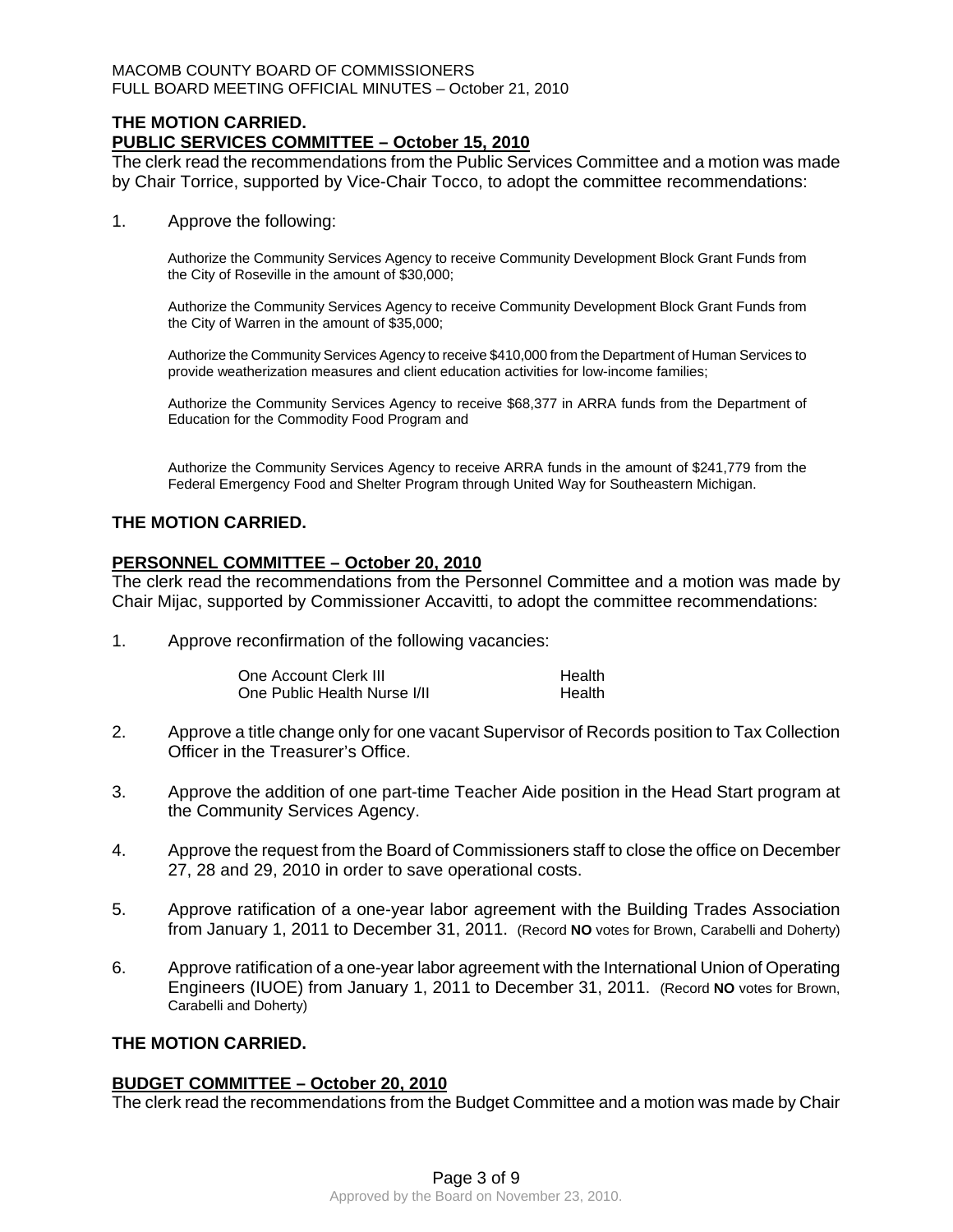Brdak, supported by Vice-Chair Sprys, to adopt the committee recommendations: Commissioner Brdak asked to separate Item #5. There were **NO** objections.

- 1. Adopt the 2010 Macomb County Apportionment Report as prepared by the Finance Department.
- 2. Approve the transfer of \$7,000 from Personnel Services to Outside Court Reporters lineitem within the 2010 Probate Court budget, as outlined in the October 7, 2010 correspondence from the Circuit Court Deputy Court Administrator. This action does not require any additional funding.
- 3. Adopt a policy of no salary increase adjustments in the 2011 Budget Development for departments that are fully or partially funded by the county general fund.
- 4. Adopt a \$1 million 2011 Martha T. Berry general fund subsidy, resulting in a \$1,429,415 savings as part of the 2011 Budget Deficit Reduction Plan. (Record **NO** votes for Carabelli, Rengert and Vosburg)

## **THE MOTION CARRIED.**

#### **SEPARATED MOTION**

5. Adopt the net expenditure reductions of \$4,098,953 and the net revenue reduction of \$66,104 for a total reduction of \$4,032,849 in across the board departmental cuts as submitted by county departments as part of the 2011 Budget Deficit Reduction Plan and outlined on the attached schedule a, summary 2011 departmental \$4 million GF budget reduction submission dated October 13, 2010. Departmental reductions that are currently not finalized will be presented at a future budget committee meeting. Further, the position of Laboratory Supervisor slated for elimination in the Health Department, be reinstated at a cost of \$84,620, until the position can be reviewed at the November Budget Committee for final determination.

#### **MOTION TO AMEND**

A motion was made by Commissioner Brdak, that any layoffs as a result of the budget plan would take place effective January 4, 2011, supported by Commissioner Sprys. **THE MOTION TO AMEND CARRIED.** 

#### **THE SEPARATED MOTION, AS AMENDED, CARRIED.**

#### **FINANCE COMMITTEE – October 21, 2010**

The clerk read the recommendation from the Finance Committee and a motion was made by Chair Kepler, supported by Vice-Chair Bruley, to adopt the committee recommendation:

- 1. Approve the monthly bills and authorize payment; Further, to approve the payroll in the amount of \$9,608,508.31, with necessary modifications to the appropriations. (Record Sprys abstaining from bills for Jeffery Sprys and Torrice abstaining from bills for Torrice and Zalewski PLLC/feesdefense attorneys. Record Tocco abstaining from bills from Falk & Tocco, P.C.)
- 2. Approve the purchase of a patrol vehicle with police package and associated equipment for patrol in Macomb Township; this vehicle will be purchased from funds provided by the Macomb Township contract and the purchase price will not exceed \$25,500.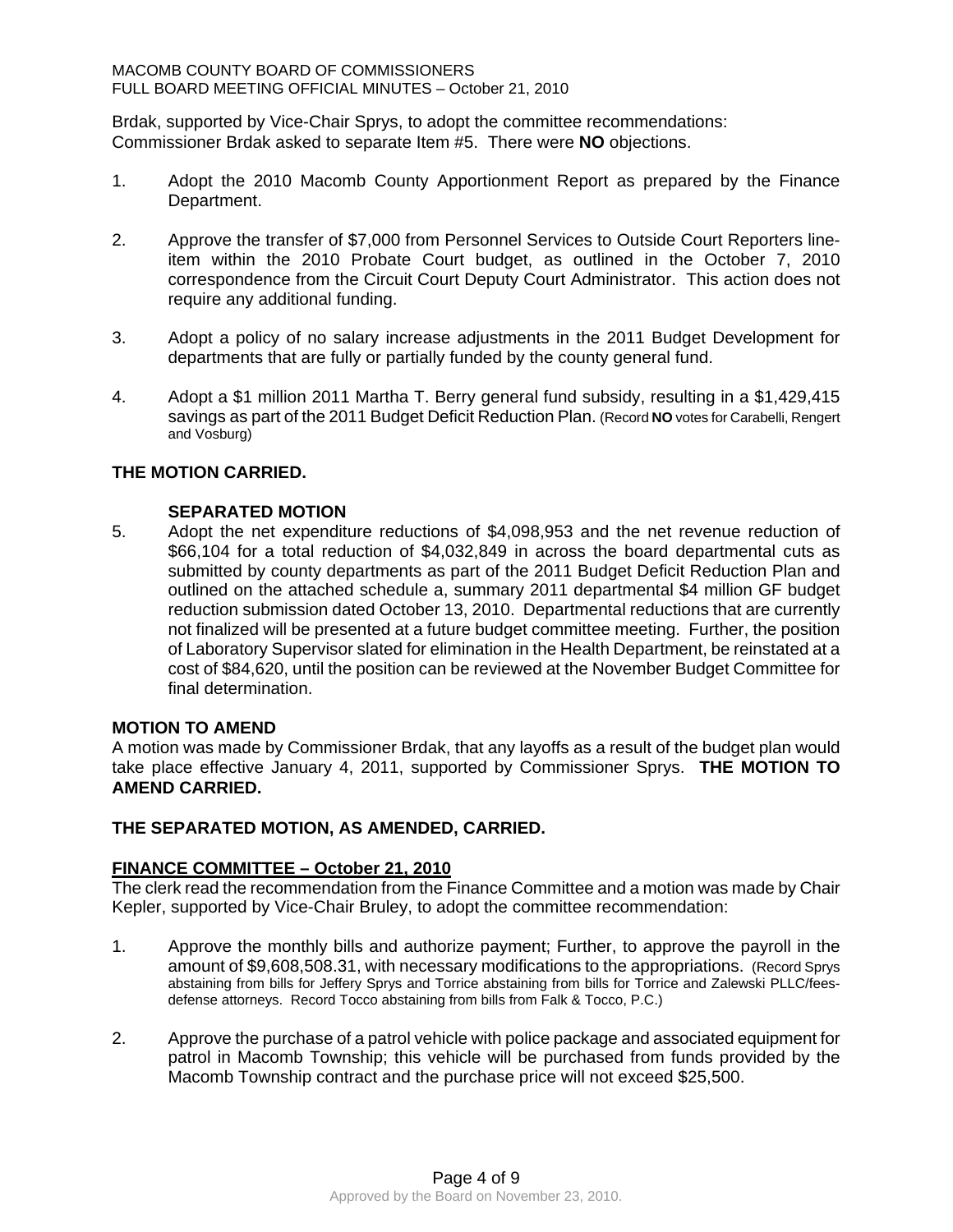- 3. Approve the "template" location agreement which is to be used when filmmakers wish to use county facilities and property and authorize the Board Chair to execute each contract, when applicable.
- 4. Approve the request by Court House Café for a rent reduction to \$500 per month total for a period of six months, but with the condition that the manager be required to attend the business classes that are provided by the Planning, Economic Development and Research Department; also, that the kiosk be closed if money is being lost; further, that this issue be brought back in six months and that a business plan be provided that will make the Court House Café operational. (Record **NO** votes for Brown, Carabelli, Crouchman, Doherty, D. Flynn, Rengert, Rocca and Vosburg)
- 5. Approve ratification of a one-year labor agreement with the American Federation Of State, County and Municipal Employees (AFSCME) from January 1, 2011 to December 31, 2011. (Record **NO** votes for Brown, Carabelli, Doherty and Rocca)
- 6. Approve ratification of a one-year labor agreement with the Michigan Nurses Association (MNA) Unit I from January 1, 2011 to December 31, 2011. (Record **NO** votes for Brown, Carabelli, Doherty, Rocca and Vosburg)
- 7. Concur in the recommendation of Corporation Counsel regarding an October 20, 2010 attorney/client confidential memorandum.

## **THE MOTION CARRIED**.

#### **RESOLUTIONS/TRIBUTES**

#### **MOTION**

A motion was made by Commissioner Camphous-Peterson, to adopt the following Resolutions in their entirety, supported by Commissioner Kepler.

Commissioner Duzyj asked to separate Resolution 9a. There were **NO** objections.

| Res. No. 10-68 | Commending ACCESS Community Health & Research Center of<br>Macomb County on Their Grand Opening in Sterling Heights (offered by<br>Bruley, D. Flynn & Moceri; recommended by Finance Committee on 10/21/10) |
|----------------|-------------------------------------------------------------------------------------------------------------------------------------------------------------------------------------------------------------|
| Res. No. 10-72 | Proclaiming November as Pancreatic Cancer Action Month in Macomb<br>County (offered by Board Chair; recommended by Finance Committee on 10/21/10)                                                           |
| Res. No. 10-69 | Commending Steven Saliga on the Honor of Achieving the Status of Eagle<br>Scout in the Boy Scouts of America (offered by Brown)                                                                             |
| Res. No. 10-70 | Commending Jerry DeMaire on His Service to Macomb County (offered by<br>Board Chair)                                                                                                                        |

### **THE MOTION CARRIED.**

# **SEPARATED RESOLUTION**

# **MOTION**

A motion was made by Commissioner Duzyj, supported by Commissioner DiMaria, to adopt the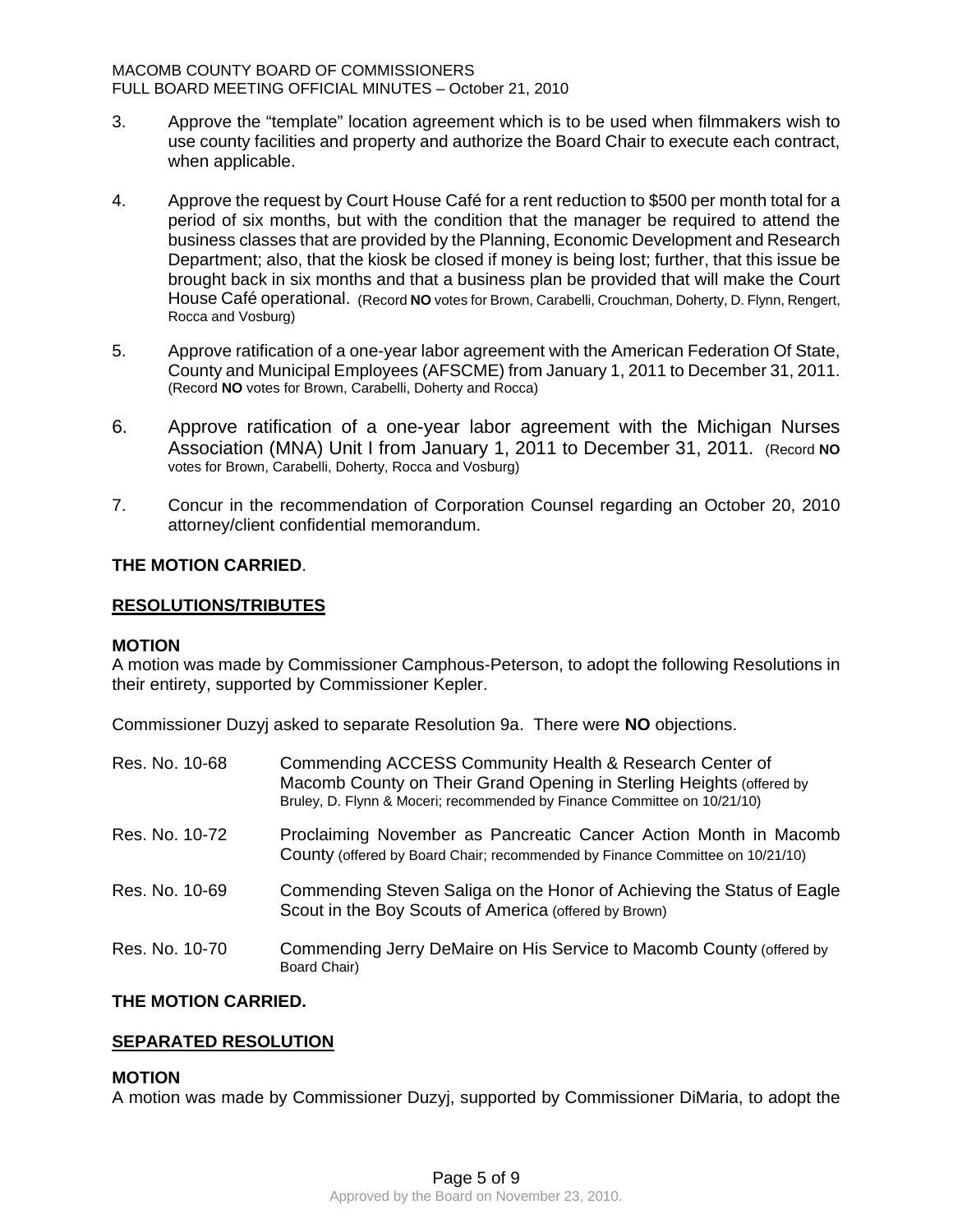following resolution:

Res. No. 10-71 Pledging Full Faith and Credit for the Prompt Repayment of Principal and Interest on the Richmond Columbus Intercounty Drain Notes, 2010 (offered by Board Chair; recommended by Buildings, Roads & Public Works Committee on 10/12/10)

A roll call vote was taken:

Voting yes were: Duzyj, Sauger, DiMaria, Moceri, Doherty, J. Flynn, Rocca, D. Flynn, Mijac, Szczepanski, Carabelli, Brown, Brdak, Rengert, Torrice, Bruley, Camphous-Peterson, Tocco, Kepler, Accavitti, Crouchman, Boyle, Vosburg and Gieleghem. There were 24 Yes votes.

Voting no was: Sprys. There was 1 No vote.

#### **THE MOTION CARRIED.**

#### **ITEMS WAIVED BY PUBLIC SAFETY & CORRECTIONS COMMITTEE CHAIR**

#### **MOTION**

A motion was made by Commissioner Sprys, to approve the items waived by the Chair of the Public Safety & Corrections Committee, supported by Commissioner DiMaria.

- a. Accept and enter into the 2010 Community Orientated Policing Services (COPS) Grant with the U.S. Department of Justice in the amount of \$500,000.00. There is no local match.
- b. Accept and enter into a contract with Motorola for eight (8) MCC 7500 IP Dispatch Consoles and related equipment for the Sheriff's Office Dispatch in the amount of \$693,976.00. Funding is available in the 800 MHz Capital Improvement Budget and the 2008 Homeland Security Grant Program Budget.

#### **THE MOTION CARRIED.**

#### **ITEMS WAIVED BY EDUCATION & TRAINING COMMITTEE CHAIR**

#### **MOTION**

A motion was made by Commissioner D. Flynn, to approve the items waived by the Chair of the Education & Training Committee, supported by Commissioner Doherty.

- a. Authorize MSU Extension 4H Program to accept \$1,000 per child mentored through the Michigan Prisoner Re-Entry Initiative/Macomb-St. Clair Workforce Development Board to expand the 4-H Youth Mentor Program from October 1, 2010 through September 30, 2011. A part-time program educator will be hired at no cost to the county.
- b. Authorize Macomb MSU Extension to receive \$15,000 from MSU Extension to continue support of the Childcare Provider Education Program in Macomb County from October 1, 2010, until funds are fully expended.

### **THE MOTION CARRIED.**

#### **REQUEST TO PURCHASE PREVIOUS SERVICE TIME**

#### **MOTION**

A motion was made by Commissioner J. Flynn, to approve request to purchase previous service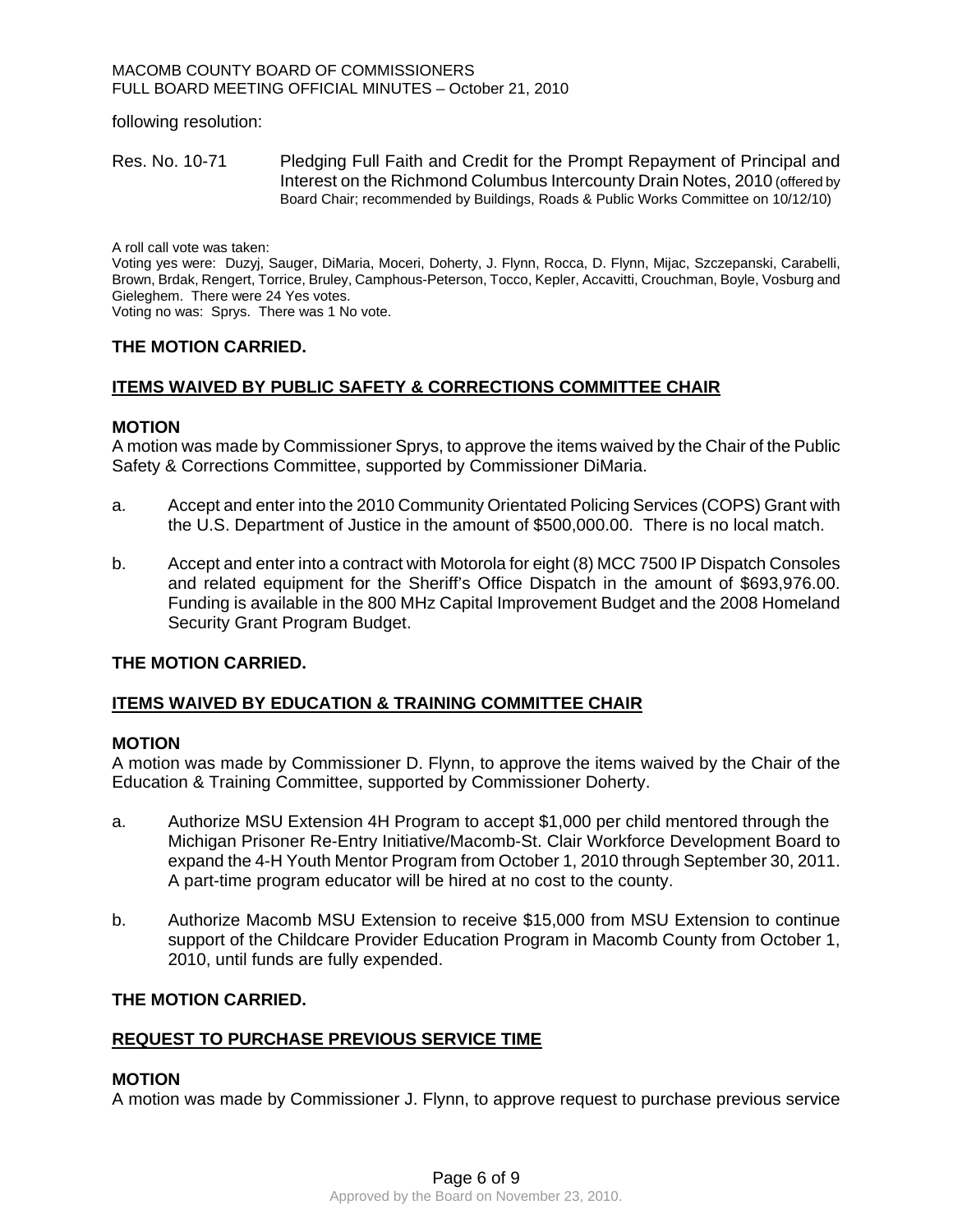time by Darryl Webb, supported by Commissioner Sauger.

# **THE MOTION CARRIED.**

# **APPOINTMENTS**

#### Board Appointment:

## a) **Social Services Board**

1 vacancy – 3 year term starting 11/01/2010 to 10/31/2013

• Roger Facione

## **MOTION**

A motion was made by Commissioner Bruley, to approve the reappointment as recommended, supported by Commissioner J. Flynn. **THE MOTION CARRIED.** 

## **Roger Facione was reappointed to the Social Services Board.**

Chair Appointment with Concurrence of Full Board:

# b) **Macomb County Historical Commission**

3 vacancies - 3 year terms starting 11/01/2010 to 10/31/2013

- John Emerson
- Alan Naldrett
- Karl Mark Pall

# **MOTION**

A motion was made by Commissioner Bruley, to approve the reappointments as recommended, supported by Commissioner J. Flynn. **THE MOTION CARRIED.** 

**John Emerson, Alan Naldrett and Karl Mark Pall were reappointed to the Macomb County Historical Commission.** 

# c) **Substance Abuse Advisory Council**

1 vacancy - 3 year term upon appointment to 08/31/2013

• Eric Jackson

#### **MOTION**

A motion was made by Commissioner Bruley, to approve the reappointment as recommended, supported by Commissioner J. Flynn. **THE MOTION CARRIED.** 

# **Eric Jackson was reappointed to the Substance Abuse Advisory Council.**

#### **NEW BUSINESS**

Commissioner Brown spoke regarding medical examiner, Daniel Spitz. He requested that Mr. Spitz to appear before the Health Services Committee on November 10, 2010.

#### **PUBLIC PARTICIPATION**

Marie Ruemenapp, District Coordinator of District 11 of MSU Extension David Viviano, 16<sup>th</sup> Circuit Court Judge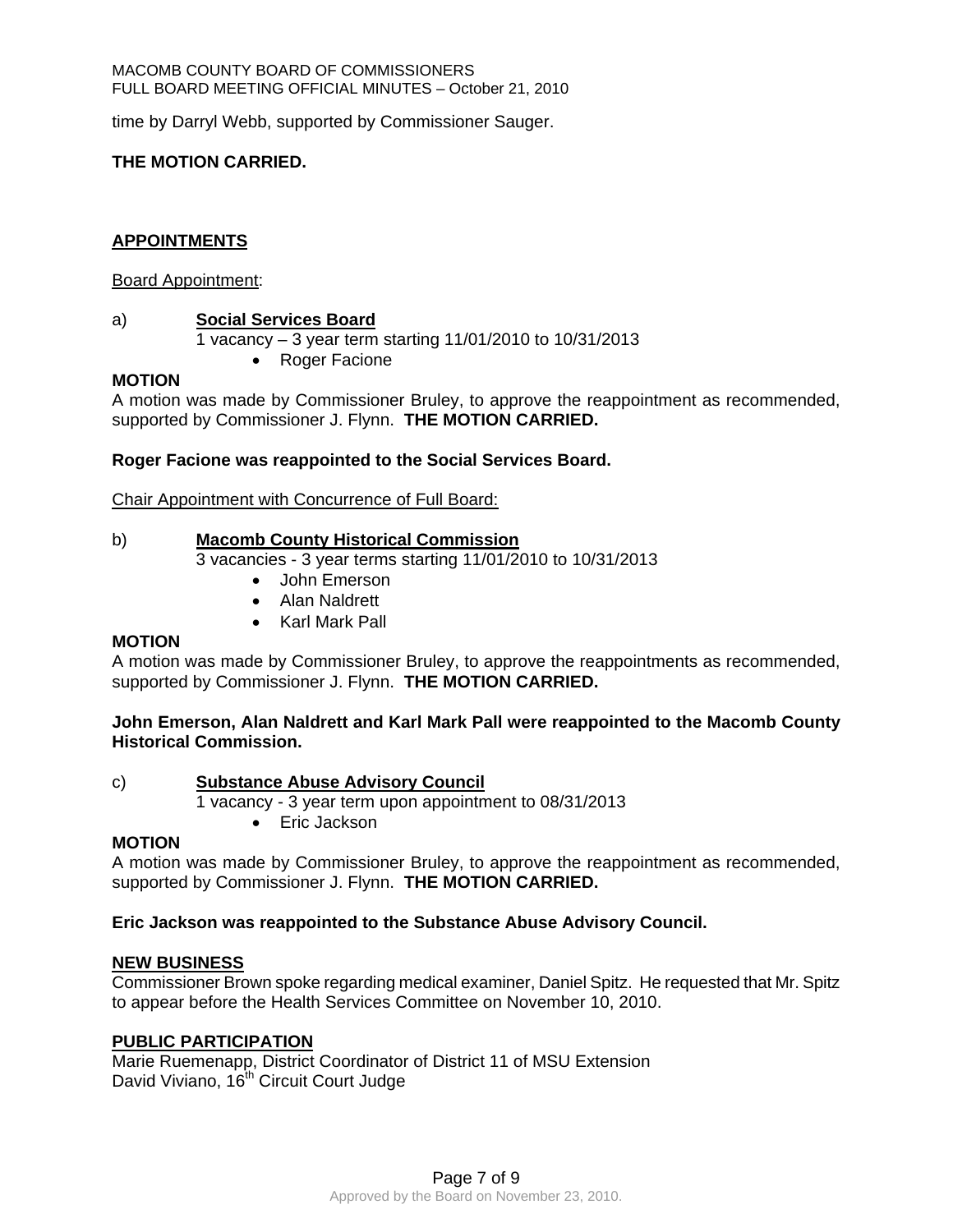# **ROLL CALL**

|                        |                 |                         | <b>NOT</b>     |
|------------------------|-----------------|-------------------------|----------------|
| <b>NAME</b>            | <b>DISTRICT</b> | <b>PRESENT</b>          | <b>PRESENT</b> |
| Andrey Duzyj           | 1               | Х                       |                |
| Marvin Sauger          | $\overline{2}$  | $\overline{\mathsf{x}}$ |                |
| Phillip A. DiMaria     | $\overline{3}$  | $\overline{\mathsf{x}}$ |                |
| Toni Moceri            | $\overline{4}$  | $\overline{\mathsf{x}}$ |                |
| Susan L. Doherty       | $\overline{5}$  | $\overline{\mathsf{X}}$ |                |
| Joan Flynn             | 6               | X                       |                |
| Sue Rocca              | $\overline{7}$  | $\overline{\mathsf{x}}$ |                |
| David J. Flynn         | 8               | $\overline{\mathsf{X}}$ |                |
| Robert Mijac           | 9               | $\overline{\mathsf{X}}$ |                |
| Ken Lampar             | $\overline{10}$ |                         | X              |
| Ed Szczepanski         | 11              | Χ                       |                |
| James L. Carabelli     | 12              | $\overline{\mathsf{x}}$ |                |
| Don Brown              | 13              | $\overline{\mathsf{X}}$ |                |
| <b>Brian Brdak</b>     | 14              | Χ                       |                |
| Keith Rengert          | 15              | $\overline{\sf x}$      |                |
| <b>Carey Torrice</b>   | 16              | $\overline{\mathsf{x}}$ |                |
| <b>Ed Bruley</b>       | 17              | X                       |                |
| Dana Camphous-Peterson | 18              | $\overline{\mathsf{x}}$ |                |
| Paul Gieleghem         | 19              | $\overline{\mathsf{x}}$ |                |
| Kathleen E. Tocco      | 20              | $\overline{\mathsf{x}}$ |                |
| <b>Irene M. Kepler</b> | $\overline{21}$ | $\overline{\mathsf{x}}$ |                |
| Frank Accavitti, Jr.   | 22              | $\overline{\mathsf{x}}$ |                |
| William A. Crouchman   | 23              | X                       |                |
| Michael A. Boyle       | 24              | $\overline{\mathsf{x}}$ |                |
| Kathy D. Vosburg       | 25              | $\overline{\mathsf{x}}$ |                |
| Jeffery S. Sprys       | 26              | X                       |                |

# **ADJOURNMENT**

# **MOTION**

L

A motion was made by Commissioner Duzyj, to adjourn, supported by Commissioner Moceri. **THE MOTION CARRIED.** 

Chair Gieleghem adjourned the meeting at 7:27 p.m., until the call of the Chair.